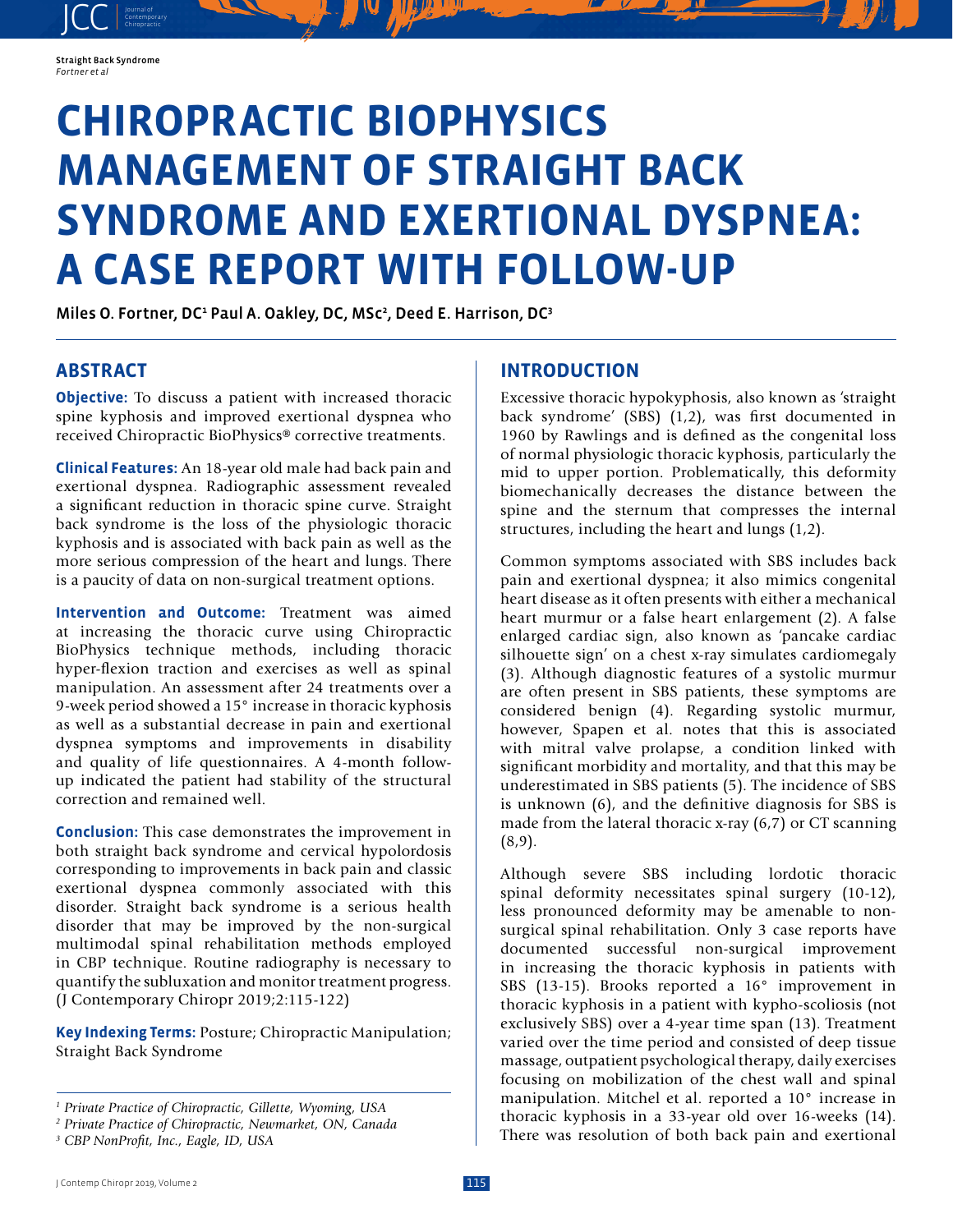|          | <b>Health</b><br>Perception | <b>Physical</b><br><b>Functioning</b> | Physical | <b>Emotional</b> | <b>Social</b><br><b>Functioning</b> | <b>Mental</b><br><b>Health</b> | <b>Bodily Pain</b> | Energy/<br>Fatigue |
|----------|-----------------------------|---------------------------------------|----------|------------------|-------------------------------------|--------------------------------|--------------------|--------------------|
| Normal   | 72                          | 84                                    | 81       | 81               | 83                                  | 75                             | 75                 | 61                 |
| 01/03/18 | 77                          | 95                                    | 25       | 100              | 100                                 | 92                             | 68                 | 45                 |
| 03/07/18 | 77                          | 100                                   | 100      | 100              | 100                                 | 92                             | 80                 | 55                 |
| 07/16/18 | 80                          | 100                                   | 100      | 100              | 100                                 | 92                             | 90                 | 90                 |

*Table 1. SF-36 Quality of life health questionnaire.*

dyspnea and a greater than 2 liter increase in lung capacity, which was maintained at a 7-month follow-up. Betz et al. reported a 14° increase in thoracic kyphosis in an 18-year old over 12-weeks (15). There was relief of exertional dyspnea and back pain that was maintained at a 2.75-year follow-up. Importantly, there was also an increase in the antero-posterior thoracic diameter as well as the ratio of the antero-posterior to transthoracic diameters, 2 anatomical measurements critical to the wellbeing of SBS patients.

In this report we present the successful improvement in thoracic kyphosis curvature and other radiographic spinal parameters in a patient suffering from back pain related to SBS who was treated by CBP technique.

# **CASE REPORT**

An 18-year-old male presented with a chief complaint of mid and low back pain (LBP) he had suffered for a period of 2 months. This was the first episode of back pain, as he stated he had strained his back while lifting weights while squatting. He also reported cramping in the left calf and right quadriceps muscle, tended to toe walk, and also suffered from exercise and allergy-induced asthma.

The young man had been previously diagnosed with asthma by their medical principal care provider, but did not take any medications. He did report a familial incidence of heart disease but stated he did not have any diagnosed cardiovascular problem. He also reported that this was the first treatment he sought out for his recent back issue.

The patient stood with visible head flexion and had a high left shoulder. Spinal range of motion (ROM) assessment was unrestricted in the low back though elicited pain in all directions and was restricted in left lateral bending in the cervical spine. Deep tendon reflexes were normal except the right patellar reflex was a 1+. Dermatome and myotome testing were unremarkable. He had a flattened upper thoracic spine as assessed by visual observation indicative of possible SBS.

On the Numerical Rating Scale (NRS) he rated the middle back pain a 3-5/10 and the lower back a 2-5/10, corresponding to pain 'on average' to pain 'at worst' (0=no



*Figure 1. Lateral full-spine radiographs. Left: Initial (1/3/18) image showing thoracic hypokyphosis or 'straight back syndrome;' Middle: Post-treatment (3/7/18) showing increase in thoracic curvature; Right: Follow-up (7/16/18) showing maintenance of structural improvements.*

pain; 10=worst pain ever). The patient scored a 10% on the Oswestry Low Back Pain Disability Index (ODI) (16), and scored low on the role-physical, bodily pain and energy/fatigue subscales on the Short-Form 36 question quality of life health questionnaire (SF-36) (Table 1) (17).

A full spine radiographic assessment was completed with the patient in the neutral standing position with his feet hip-width apart (Figures 1-3). All images were digitized using the PostureRay software analysis system (PostureCo, Inc., Trinity, FL, USA). This system incorporates the Harrison posterior tangent (HPT) method (lines placed on the back of the vertebral bodies) to measure the sagittal plain spinal contours both intersegmentally (Relative Rotation Angle: RRA) and regionally (Absolute Rotation Angle: ARA) (18-21). This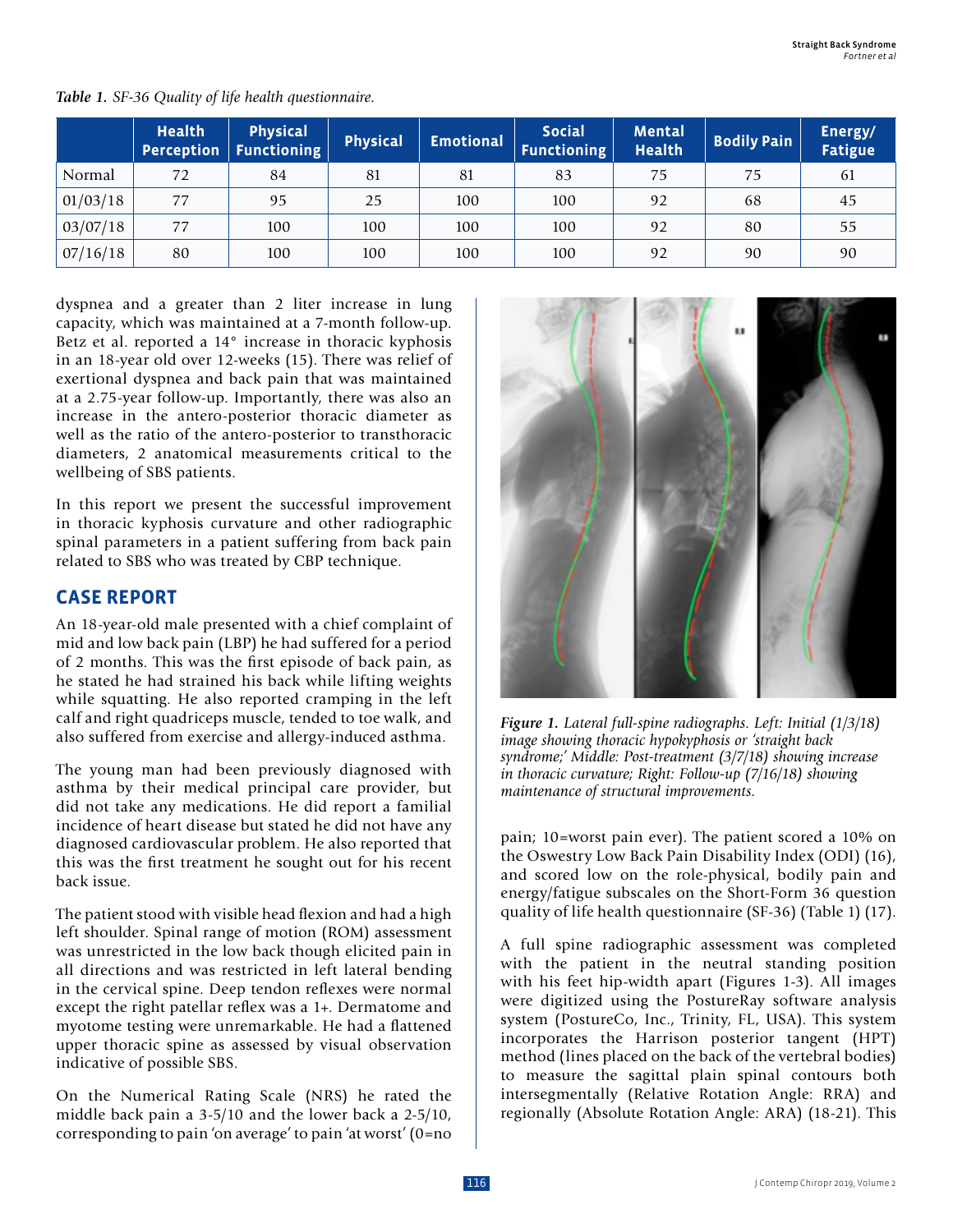

*Figure 2. Lateral thoracic radiographs. Left: Initial; Middle: Post-treatment; Right: Follow-up. Measurement shows an increase from 0.84cm to 1.62cm distance from mid-height anterior T8 to the line intersecting mid-height anterior T4-T12. This distance is diagnostic for SBS when <1.2cm (24).*

method has a standard error of measurement of about 2° and is reliable and repeatable, as is standing posture (22).

The patient was radiographically diagnosed with thoracic hypokyphosis SBS having an ARA measurement from T1- T12 of 19.5° (vs. 43.7° normal (23); Figure 1) and having a distance from a line intersecting the mid-height of T4- T12 to the mid-height of T8 <1.2cm [0.84cm vs. >1.2cm normal (24)] (Figure 2). The patient also had cervical hypolordosis [C2-C7 ARA = -20.3° vs. -31-42° normal  $(25, 26)$ ] (Figure 3), reduced atlas plane line  $(-17.6^\circ \text{ vs.})$ 24-29° normal (25, 27)), and lumbar spine hypolordosis (L1-L5 ARA = -31.9 $^{\circ}$  vs. -40 $^{\circ}$  normal (28)), and an increased sacral base angle [45° vs. 40° normal (28)].

The definitive diagnosis of SBS was made as diagnosed from the lateral film view (Figure 2). Differential



*Figure 3. Lateral cervical radiographs. Left: Initial (1/3/18) image showing forward head translation and hypolordosis; Middle: Post-treatment (3/7/18) showing reduction in forward head translation and increase in cervical curve; Right: Followup (7/16/18) showing maintenance of structural improvements.*



*Figure 4. Thoracic flexion exercise No. 1 (see text).*

diagnosis for SBS includes ruling out heart disease. The patient reported no prior cardiovascular issues and no enlarged heart shadow was observed on the AP thoracic film.

He was treated 3 times per week for 8 weeks by methods employed in Chiropractic BioPhysics® (CBP®) technique. CBP is a whole-spine and posture correcting method using mirror image® exercises, spinal adjustments, and spinal traction (29, 30). The primary treatment goal for this patient was to increase the thoracic spinal curve.

The patient performed 3 in-office exercises. The first exercise (Figure 4) consisted of placing a Prolordotic neck exerciser band (Circular Traction Inc., Huntington Beach, CA, USA) around the base of the neck and to elongate the strap by extending the arms forward, then to round the shoulders and flex the thorax before extending the head – this order prevented the patient from extending the upper thoracic spine. Each repetition was held for 5 seconds. The second exercise (Figure 5) consisted of placing a 10-pound thoracic-flex traction body weight (Circular Traction Inc., Huntington Beach, CA, USA) around the base of the neck and then to allow it to pull the upper back downward. A strap was placed at the thoracolumbar junction to stabilize the lower spine and to focus the majority of the bending in the upper thoracic spine. This position was held for 2 minutes. The third exercise (Figure 6) involved crossing the arms and grabbing the shoulders to pull the upper back downward. When the patient felt his thoracolumbar junction start to move, he was instructed to hold for 5 seconds and then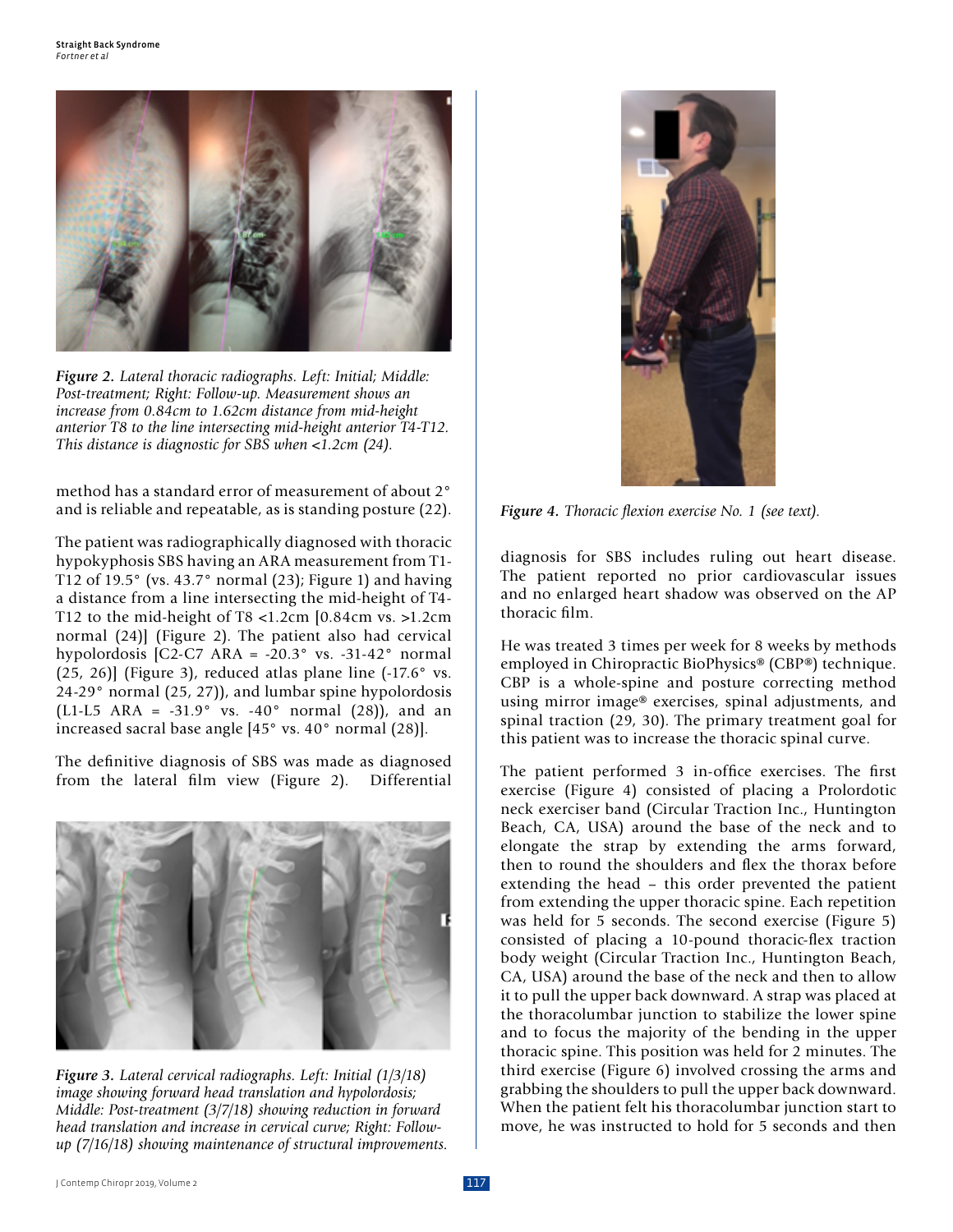

*Figure 5. Thoracic flexion exercise No. 2 (see text).*

repeat. A block was placed behind the pelvis to stabilize the movement and prevent postural shifting. This is a dynamic exercise that encourages both movement and isometric strength. All exercises took 8 minutes to complete and were performed on a PowerPlate® 3D vibration platform (Performance Health Systems, Inc., Northbrook, IL, USA) to increase the intensity of the exercises (31).

The patient also received prone spinal manipulative therapy (SMT) as well as instrument-assisted paraspinal muscle stimulation with a bolster positioned under the chest to induce forward rounding of the thoracic spine. Spinal traction was performed in the prone position on a recumbent Universal Traction System® (UTS® Las Vegas, NV, USA) pulling up at T7 while strapping the lower and upper thorax down (Figure 7). Traction duration was increased each session until the duration of 20 minutes was achieved and maintained thereafter.

The patient was prescribed a home rehabilitation routine to compliment the in-office treatment. The Prolordoticassisted exercises as previously described; laying supine over a cervical Denneroll traction block to be placed in the mid neck for a duration of 15-20 minutes daily; laying



*Figure 6. Thoracic flexion exercise No. 3 (see text).*

prone over an Erikson prone traction wedge similar to the traction set-up as described above (Figure 7) for a duration of 15-20 minutes was to be done at home daily. Cryotherapy was to be used after the home routine if necessary. The patient consented to the publication of treatment results including any and all x-rays and pictures.



*Figure 7. Mirror image thoracic flexion traction.*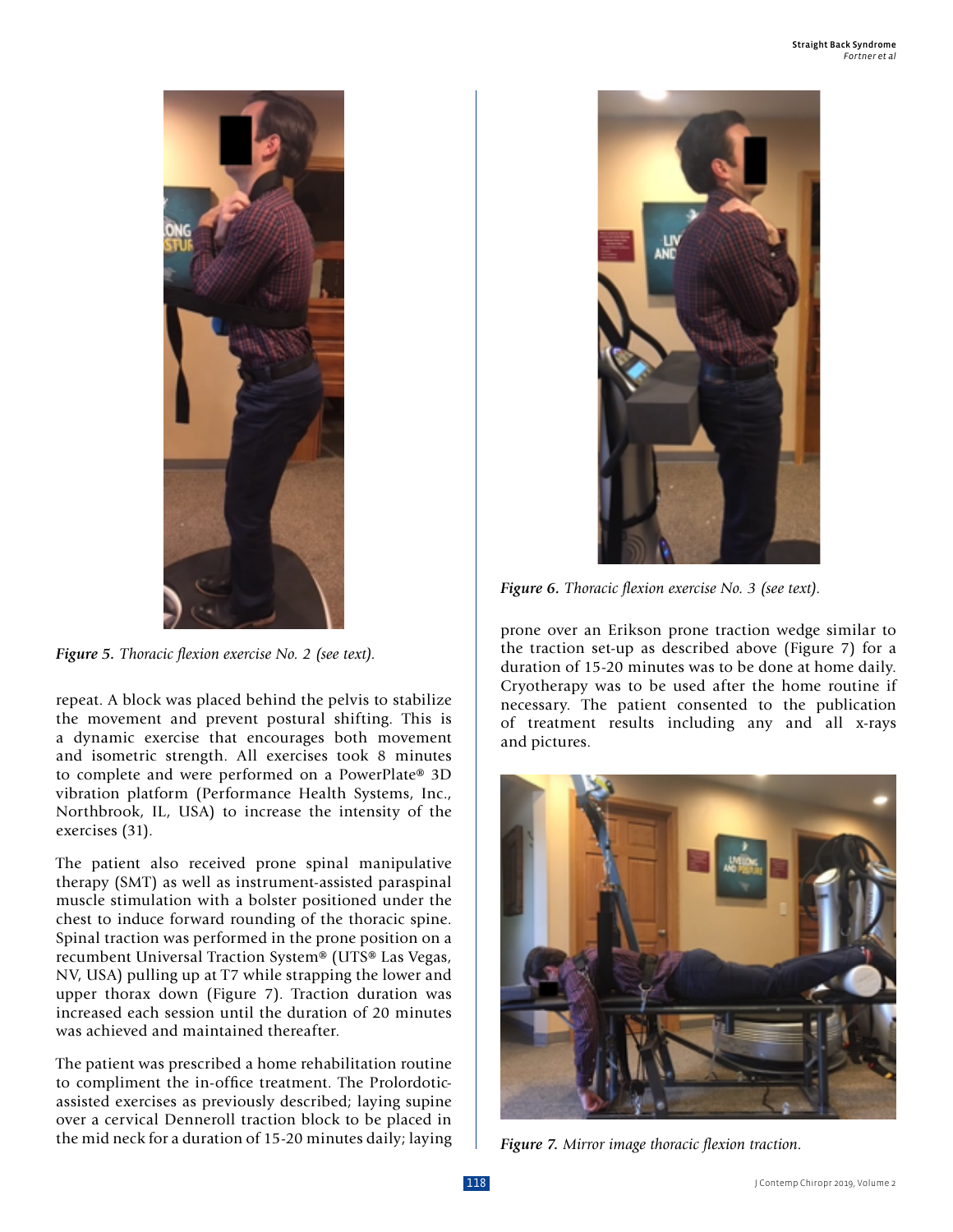#### *Results*

An assessment was performed after 24 in-office treatments over a 9-week period. The patient reported the LBP to be 100% improved, the asthma symptoms to be 90% improved, the muscle cramping to be 90% improved, and the toe walking tendency to be 70% improved. He scored a 2% on the ODI, had substantial improvements in 3 SF-36 health indices, and now rated both the mid and LBP to be a 1/10 on average, and a 2/10 at worst. Physical assessment revealed all ROM tests were painfree and within normal limits and all other tests were unremarkable.

Radiographic assessment revealed a clinically significant increase in the thoracic kyphosis of 15° (T1-T12 ARA: 34.6° vs. 19.5°; Figure 1), an increase in cervical lordosis (C2-C7 ARA: -28.2° vs. -20.3°; Figure 3), an increase in APL (-25.9° vs. -17.6°; Figure 3) and a decrease in sacral base angle towards normal (41.6° vs. 45°). The SBS diagnostic distance between T8 and the line intersecting T4-T12 also increased to within normal limits (1.62cm vs. 0.84cm) indicating the patient no longer had SBS (Figure 2).

A follow-up assessment was performed 7.5 months after starting treatment and 4.25 months after ending intensive corrective care. The patient had received only 4 subsequent 'stabilization' treatments (identical treatments for 'maintenance' purposes), approximately once per month. All subjective improvements were maintained. The patient rated the mid and LBP to be 0/10 'on average' and 0/10 'at worst' and scored a 2% on the ODI. The SF-36 scores were also maintained with a greater improvement in the energy/fatigue health scale. Radiography revealed that the correction to the thoracic spine (T1-T12 ARA: 36.5°) was maintained as was the cervical lordosis (C2-C7 ARA: -27.6°) (Figures 1, 2).

## **DISCUSSION**

This case demonstrates the non-surgical improvement in thoracic kyphosis of 15° occurring after 24 in-office treatments as well as a home program over a 9-week time period. The improvements were verified to be stable at a 4-month follow-up. The improvements in posture correlated to improvements in pain, walking ability, muscle cramping, and exertional dyspnea originally reported as an exercise-induced asthma.

Although SBS is officially diagnosed on x-ray or CT scan, no official angle defines its presence. Radiographic measurement is the obvious and essential assessment criteria, to not only help in diagnosis but also to monitor for improvement after treatment. We used the HPT method as it is more accurate than a 4-line Cobb, and it also measures the spinal curve along its curve being consistent with an engineering analysis vs. the Cobb

method that measures as a cross-section to the spinal curve and can be affected by a deviation in vertebral body shape (18, 32). As assessed using the PostureRay analysis system, an average normal thoracic contoured line gets added to the patient's image, aiding in a quick and accurate diagnosis (See Figure 1).

There are different grades of SBS that may necessitate different treatment approaches. The surgical correction of severe SBS, when the thoracic spine is lordotic is described in the literature (10-12). Surgery is only recommended for SBS patients who have cardiopulmonary symptoms with severe structural thoracic lordosis of greater than 25-30° (11). As this case and others suggest, for mild cases of SBS (hypokyphosis), non-surgical intensive rehabilitation programs incorporating thoracic hyperflexion protocols may prove to be the most effective approach to restore/improve normal physiologic kyphosis and simultaneously relieve related back pains and exertional dyspnea typically experienced by these patients (14,15).

This case featured a 15° improvement in kyphosis in 9-weeks. The Mitchel case (14) showed a 10° improvement in 16-weeks and the Betz case (15) showed a 14° improvement in 12-weeks. Together, these three CBP cases show a 10-15° improvement in thoracic kyphosis over a 9-16 week duration which may be very clinically important. In the reduction of thoracic hyperkyphosis (THK), for example, several recent CBP case reports and 2 case series show changes of 9-23° over durations of 9 weeks to 13 months (33-38); the 2 case series showed an average improvement in THK of 11° over 9-10 weeks (33, 34). Other non-surgical rehabilitation methods used to reduce THK have not, unfortunately, used x-ray for measurement, but the 3 studies that did perform pre-post x-ray trials each showed only a 3-4° reduction over 6 months (39), 12-months (40), and 2 years (41) using anti-gravity exercises. A treatment group receiving more comprehensive Schroth exercise treatment had a 9° improvement over 12 months (40). Thus, as demonstrated, a 15° change in a thoracic spine curve is a substantial alignment change.

CBP methods may prove its efficacy for SBS and other structural spine deformities as it incorporates patientspecific mirror image traction methods. It is reasoned that sustained spinal traction in the reverse of a patient's spinal deformity may be the ideal approach to reduce the deformity as this targets the viscoelastic properties of the intervertebral discs and ligamentous tissues (41, 42). Spinal traction causes ligamentous tissues to biomechanically creep (deform over time) leading to plastic deformation (structure permanently deforming/lengthening) (41, 43); this likely contributes to the radiographically demonstrable spinal structural improvements as seen in the CBP treatment of THK (33- 38), SBS (14, 15), cervical hypolordosis (44-46), and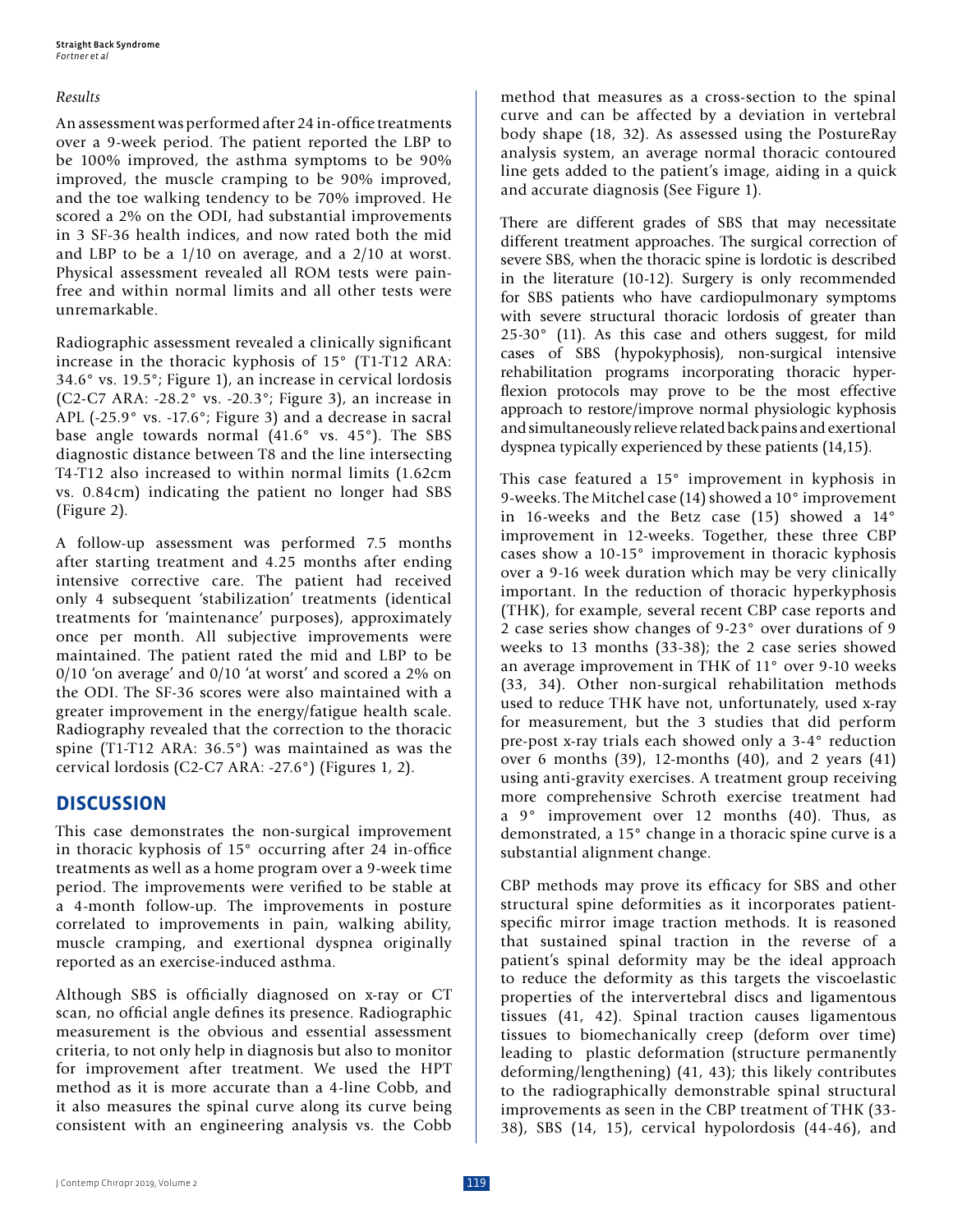lumbar hypolordosis (47-49). Although CBP methods involve exercises and spine and postural adjusting procedures, as demonstrated in several randomized trials, the traction is key to structural spine changes and successful long-term patient outcomes (44-49).

It should be mentioned that the patient initially came for back pain. However, upon examination it was determined that the patient had other issues related to having SBS, including exertional dyspnea which is related to the function of the respiratory system. Although there are cases reporting improvement of symptoms of SBS by spinal manipulation (50), it is logical that any type of treatment to be superior in the treatment of SBS, a spinal disorder, should restore the spine towards a more normal alignment as was achieved in this case. This case, in fact, demonstrated post-treatment and at follow-up, the distance between T8 midbody to the line intersecting T4-T12 midbodies to be within normal limits (<1.2cm) (24), and therefore, reversed the diagnosis; the patient no longer has SBS. This evidence supports the argument that treatments for SBS should be a structural-based outcome goal of care versus only symptomatic-relief treatments, that will likely regress after treatment as has been found for cervical and lumbar treatment approaches (44-49).

Limitations to this case includes that it is only a single case. One may argue whether this case demonstrated a sufficiently straightened thoracic spine to be officially diagnosed as SBS. We argue that a thoracic curve having greater than 50% reduction in its normal physiologic alignment is pathological; whether termed SBS or hypokyphosis is essentially a semantics issue. Although there was a 4-month follow-up, a longer follow-up would provide better information as to the stability of spinal correction attained. We recommend more research into non-surgical methods to increase the thoracic spinal curve in SBS patients, although the rarity of the condition presents an obvious challenge for this endeavor.

# **CONCLUSION**

This case demonstrates the improvement in both SBS and cervical hypolordosis corresponding to improvements in back pain and classic exertional dyspnea commonly associated with this disorder. The large structural improvement in thoracic curve is likely due to the unique and multimodal mirror image thoracic hyperflexion traction and exercises used in the CBP treatment approach.

# **REFERENCES**

- Rawlings MS. The 'straight back' syndrome. A new cause of pseudoheart disease. Am J Cardiol 1960;5:333- 338
- 2. Rawlings MS. Straight back syndrome: a new heart disease. Chest 1961;39:435-443
- 3. De Leon AC, Perloff JK, Twigg H, et al. The straight back syndrome. Clinical cardiovascular manifestations. Circulation 1965;32:193-203
- 4. Serratto M, Kezdi P. Absence of the physiologic dorsal kyphosis. Cardiac signs and hemodynamic manifestations. Ann Int Med 1963;58:938-945
- 5. Spapen HDM, Reynaert H, Debeuckelaere S et al. The straight back syndrome. Netherlands Journal of Medicine 1990;36:29-31
- 6. Datey KK, Deshmukh MM, Engineer SD et al. Straight back syndrome. Brit Heart J 1964;26:614-619
- 7. Esser SM, Monroe MH, Littmann L. Straight back syndrome. Eur Heart J 2009; 0:1752
- 8. Raggi P, Callister TQ, Lippolis NJ, et al. Is mitral valve prolapse due to cardiac entrapment in the chest Cavity? A CT view. Chest 2000;117:636-642
- 9. Tokushima T, Utsunomiya T, Ogawa T, et al. Contrastenhanced radiographic computed tomographic findings in patients with straight back syndrome. Am J Card Imaging 1996;10:228-234
- 10. Winter RB, Lovell WW, Moe JH. Excessive thoracic lordosis and loss of pulmonary function in patients 200 with idiopathic scoliosis. J Bone and Joint Surg 1975;57A:972-976
- 11. Bradford DS, Blatt JM, Rasp FL. Surgical management of severe thoracic lordosis. A new technique to 196 restore normal kyphosis. Spine 1983;8:420-428
- 12. Winter RB, Lonstein JE. The surgical correction of thoracic and lumbar hyperlordosis deformities. Iowa Orthop J 1998;18:91-100
- 13. Brooks WJ, Krupinski EA, Hawes MC. Reversal of childhood idiopathic scoliosis in an adult, without 202 surgery: a case report and literature review. Scoliosis 2009;15:27
- 14. Mitchell JR, Oakley PA, Harrison DE. Nonsurgical correction of straight back syndrome (thoracic hypokyphosis), increased lung capacity and resolution of exertional dyspnea by thoracic hyperkyphosis mirror image® traction: a CBP® case report. J Phys Ther Sci 2017;29: 2058-2061
- 15. Betz JW, Oakley PA, Harrison DE. Relief of exertional dyspnea and spinal pains by increasing the thoracic kyphosis in straight back syndrome (thoracic hypokyphosis) using CBP® methods: a case report with longterm follow-up. J Phys Ther Sci 2018;30:185-189
- 16. Hudson-Cook N, Tomes-Nicholson K, Breen A. A revised Oswestry disability questionnaire. In: Roland M, Jenner JR, eds. Back pain: new approaches to rehabilitation and education. Manchester: Manchester University Press, 1989:187–204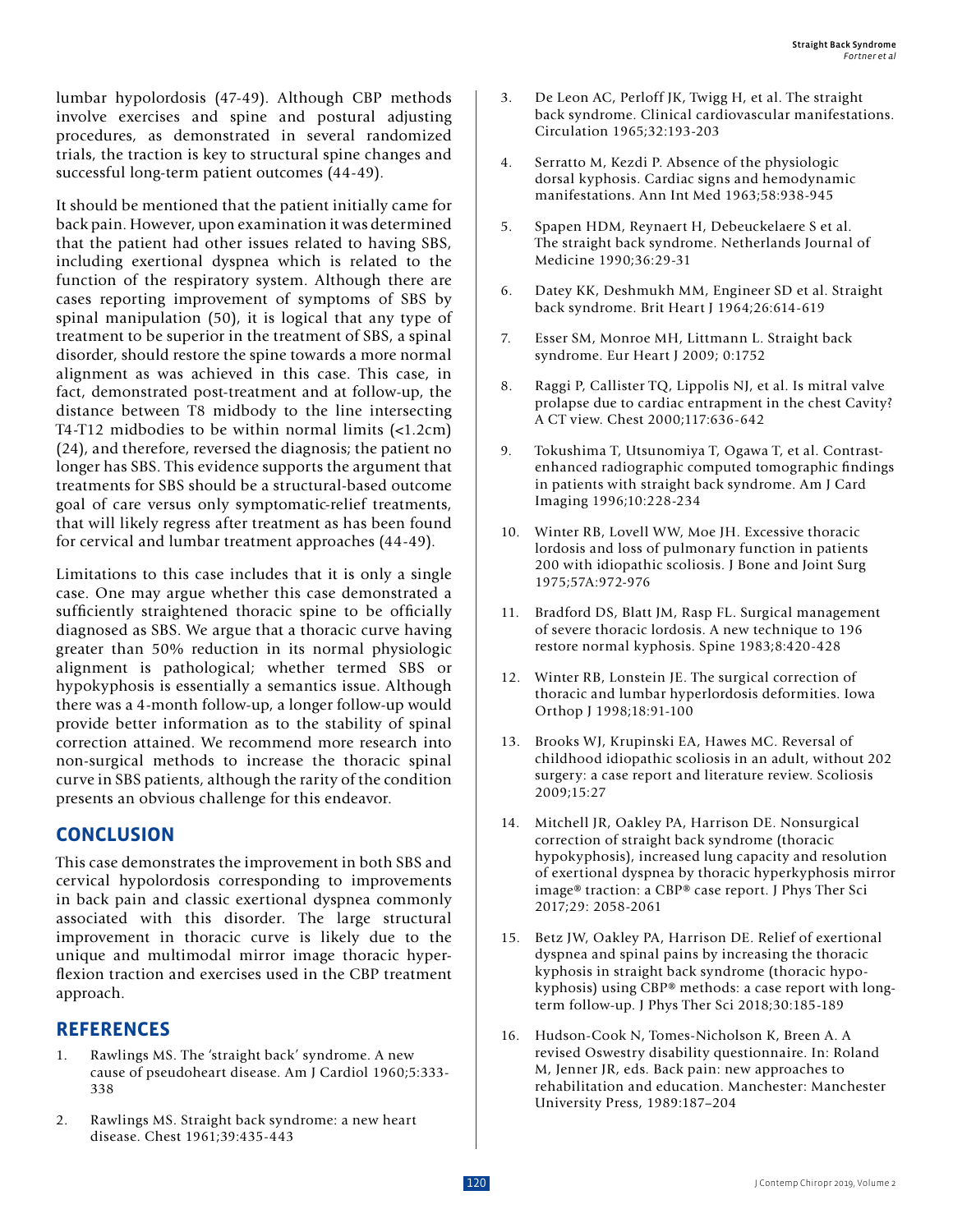- 17. McHorney CA, Ware JE Jr, Raczek AE. The MOS 36-Item Short-Form Health Survey (SF-36): II. Psychometric and clinical tests of validity in measuring physical and mental health constructs. Med Care 1993;31:247-63
- 18. Harrison DE, Harrison DD, Cailliet R, et al. Cobb method or Harrison posterior tangent method: which to choose for lateral cervical radiographic analysis. Spine 2000;25:2072–2078
- 19. Harrison DE, Cailliet R, Harrison DD, et al. Reliability of centroid, Cobb, and Harrison posterior tangent methods: which to choose for analysis of thoracic kyphosis. Spine 2001;26: E227–E234
- 20. Harrison DE, Harrison DD, Cailliet R, et al. Radiographic analysis of lumbar lordosis: centroid, Cobb, TRALL, and Harrison posterior tangent methods. Spine 2001;26:E235–E242
- 21. Harrison DE, Holland B, Harrison DD, et al. Further reliability analysis of the Harrison radiographic linedrawing methods: crossed ICCs for lateral posterior tangents and modified Risser-Ferguson method on AP views. J Manipulative Physiol Ther 2002;25:93–98
- 22. Harrison DE, Harrison DD, Colloca CJ, et al. Repeatability over time of posture, radiograph positioning, and radiograph line drawing: an analysis of six control groups. J Manipulative Physiol Ther 2003;26:87–98
- 23. Harrison DE, Janik TJ, Harrison DD, et al. Can the thoracic kyphosis be modeled with a simple geometric shape? The results of circular and elliptical modeling in 80 asymptomatic patients. J Spinal Disord Tech 2002;15:213–220
- 24. Davies MK, Mackintosh P, Cayton RM, Page AJ, Shiu MF, Littler WA. The straight back syndrome. Q J Med 1980;49:443-460
- 25. Harrison DD, Harrison DE, Janik TJ, et al. Modeling of the sagittal cervical spine as a method to discriminate hypolordosis: results of elliptical and circular modeling in 72 asymptomatic subjects, 52 acute neck pain subjects, and 70 chronic neck pain subjects. Spine 2004;29:2485–2492
- 26. McAviney J, Schulz D, Bock R, et al. Determining the relationship between cervical lordosis and neck complaints. J Manipulative Physiol Ther 2005;28:187– 193
- 27. Harrison DD, Janik TJ, Troyanovich SJ, et al. Comparisons of lordotic cervical spine curvatures to a theoretical ideal model of the static sagittal cervical spine. Spine 1996;21:667–675
- 28. Harrison DD, Cailliet R, Janik TJ, et al. Elliptical modeling of the sagittal lumbar lordosis and segmental rotation angles as a method to discriminate between normal and low back pain subjects. J Spinal Disord 1998;11:430–439
- 29. Harrison DD, Janik TJ, Harrison GR, et al. Chiropractic biophysics technique: a linear algebra approach to posture in chiropractic. J Manipulative Physiol Ther 1996;19:525–535
- 30. Oakley PA, Harrison DD, Harrison DE, et al. Evidencebased protocol for structural rehabilitation of the spine and posture: review of clinical biomechanics of posture (CBP) publications. J Can Chiropr Assoc 2005;49:270– 296
- 31. Lee DY. Analysis of muscle activation in each body segment in response to the stimulation intensity of whole-body vibration. J Phys Ther Sci 2017;29:270-273
- 32. Harrison DD, Cailliet R, Janik TJ, et al. Elliptical modeling of the sagittal lumbar lordosis and segmental rotation angles as a method to discriminate between normal and low back pain subjects. J Spinal Disord 1998;11:430–439
- 33. Oakley PA, Jaeger JO, Brown JE, Polatis TA, Clarke JG, Whittler CD, Harrison DE. The CBP® mirror image® approach to reducing thoracic hyperkyphosis: a retrospective case series of 10 patients. J Phys Ther Sci 2018;30:1039-1045
- 34. Fedorchuk C, Snow, E. Reduction in thoracic hyperkyphosis with increased peak expiratory flow (PEF), forced expiratory volume (FEV) and SF-36 scores following CBP protocols in asymptomatic patients: a case series. Ann Vert Sublux Res 2017;Oct 12:189–200
- 35. Jaeger JO, Oakley PA, Colloca CJ, et al. Non-surgical reduction of thoracic hyper-kyphosis in a 24-year old music teacher utilizing chiropractic biophysics® Technique. Br J Med Med Res 2016;11:1–9
- 36. Miller JE, Oakley PA, Levin SB, et al. Reversing thoracic hyperkyphosis: a case report featuring mirror image® thoracic extension rehabilitation. J Phys Ther Sci 2017;29: 264–1267
- 37. Fortner MO, Oakley PA, Harrison DE. Treating 'slouchy' (hyperkyphosis) posture with chiropractic biophysics®: a case report utilizing a multimodal mirror image® rehabilitation program. J Phys Ther Sci 2017;29:1475– 1480
- 38. Fortner MO, Oakley PA, Harrison DE. Alleviation of chronic spine pain and headaches by reducing forward head posture and thoracic hyperkyphosis: a CBP® case report. J Phys Ther Sci 2018;30:1117-1123
- 39. Katzman WB, Vittinghoff E, Lin F, Schafer A, Long RK, Wong S, Gladin A, Fan B, Allaire B, Kado DM, Lane NE. Targeted spine strengthening exercise and posture training program to reduce hyperkyphosis in older adults: results from the study of hyperkyphosis, exercise, and function (SHEAF) randomized controlled trial. Osteoporos Int 2017;28:2831-2841